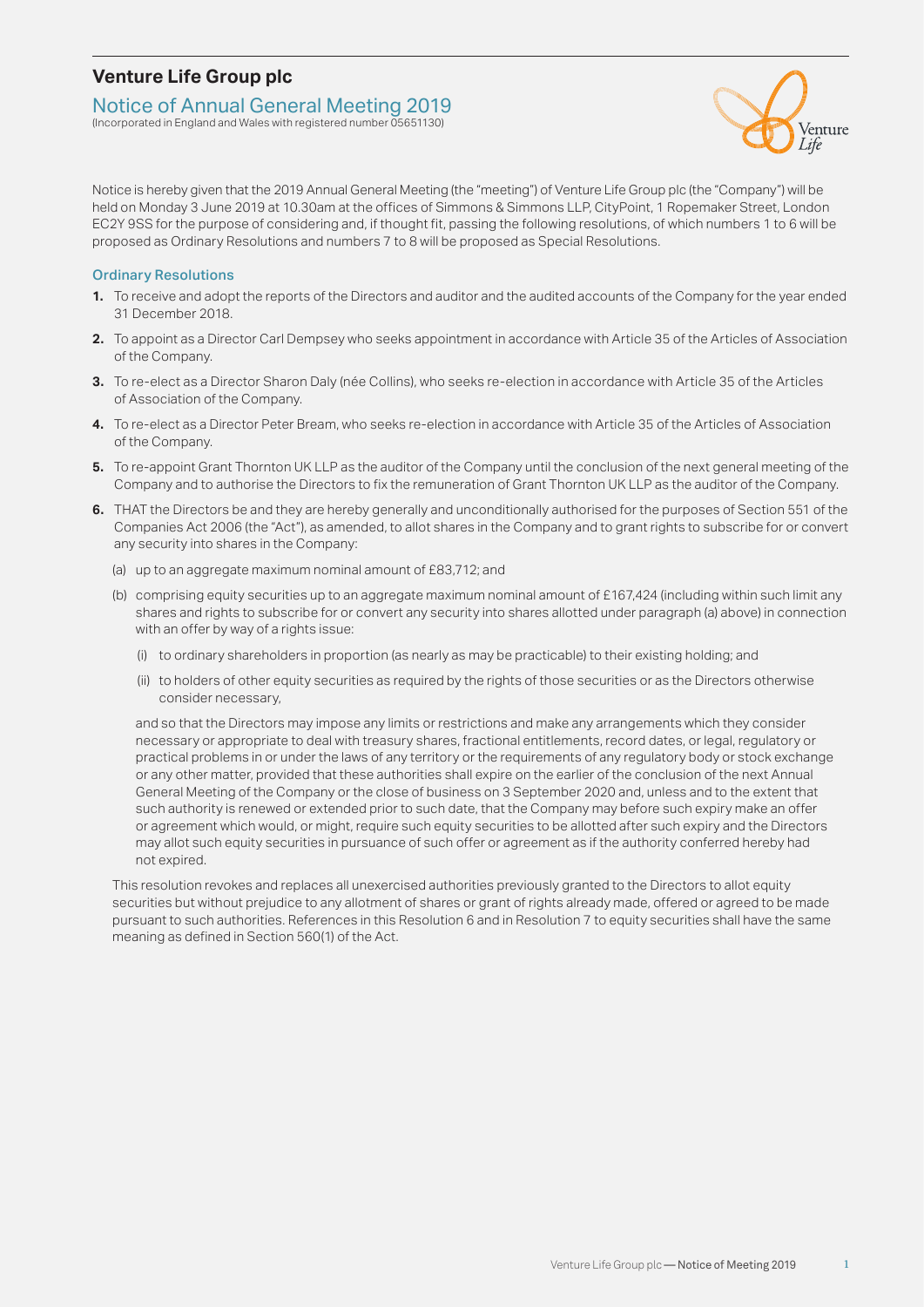# Notice of Annual General Meeting 2019 continued

#### Special Resolutions

- **7.** THAT, if Resolution 6 is passed, the Directors be and they are hereby generally and unconditionally authorised pursuant to Section 570 of the Act to allot equity securities for cash pursuant to the authority conferred by Resolution 6 above and/or sell equity securities if, immediately before such sale, such shares are held as treasury shares (within the meaning of Section 724(5) of the Act), free of the restriction in Section 561(1) of the Act, provided that this power shall be limited to:
	- (a) the allotment or sale of equity securities in connection with a rights issue, open offer or other pre-emptive offer of equity securities (but in the case of the authority granted under paragraph (b) of Resolution 6, by way of a rights issue only):
		- (i) to ordinary shareholders in proportion (as nearly as may be) to their existing holding; and
		- (ii) to holders of other equity securities, as required by the rights of those securities, or as the Directors otherwise consider necessary,

on such record date as may be prescribed by the Directors but subject to such exclusions or other arrangements as the Directors may deem necessary or expedient to deal with treasury shares, fractional entitlements, record dates, or legal, regulatory or practical problems in or under the laws of any territory or the requirements of any regulatory body or stock exchange or by virtue of shares being represented by depositary receipts or any other matter;

- (b) the allotment of equity securities in connection with the Company's share option schemes; and
- (c) the allotment (other than pursuant to subparagraphs (a) and (b) above) of equity securities up to an aggregate maximum nominal amount of £12,557,

 and this authority shall expire on the earlier of the conclusion of the next Annual General Meeting of the Company or the close of business on 3 September 2020 and, unless and to the extent that such authority is renewed or extended prior to such date, that the Company may before such expiry make an offer or agreement which would, or might, require equity securities to be allotted or to be sold after such expiry and the Directors may allot or sell equity securities in pursuance of such offer or agreement as if the authority conferred hereby had not expired.

 This resolution revokes and replaces all unexercised powers previously granted to the Directors of the Company to allot equity securities as if Section 561(1) of the Act did not apply but without prejudice to any allotment of equity securities or grant of rights already made, offered or agreed to be made pursuant to such authorities.

- **8.** The Company be and is hereby generally and unconditionally authorised for the purposes of Section 701 of the Act to make one or more market purchases (within the meaning of Section 693(4) of the Act) of ordinary shares of 0.3 pence each in the capital of the Company ("Ordinary Shares"), provided that:
	- (a) the Company does not purchase under this authority more than 8,371,211 Ordinary Shares (representing 10% of the Company's issued Ordinary Share Capital at the date of this notice);
	- (b) the Company does not pay for each such Ordinary Share less than the nominal amount of such Ordinary Share at the time of purchase (exclusive of expenses); and
	- (c) the Company does not pay for each such Ordinary Share more than 105% (exclusive of expenses) of the average closing mid-market prices of the Ordinary Shares as derived from the London Stock Exchange Daily Official List for the five business days immediately preceding the date on which the Company agrees to buy the share concerned,

 and this authority shall expire on the earlier of the conclusion of the next Annual General Meeting of the Company or the close of business on 3 September 2020, save that if the Company has agreed, before this authority expires, to purchase Ordinary Shares where the purchase will or may be executed after this authority expires (either wholly or in part), the Company may complete such purchase as if this authority had not expired. This resolution revokes and replaces all unexercised authorities previously granted to the Directors to purchase Ordinary Shares but without prejudice to any agreement to purchase Ordinary Shares already made, offered or agreed to be made pursuant to such authorities.

By order of the Board,

Giuseppe Gioffrè Company Secretary

Registered office: Venture House 2 Arlington Square **Bracknell** Berkshire RG12 1WA

1 May 2019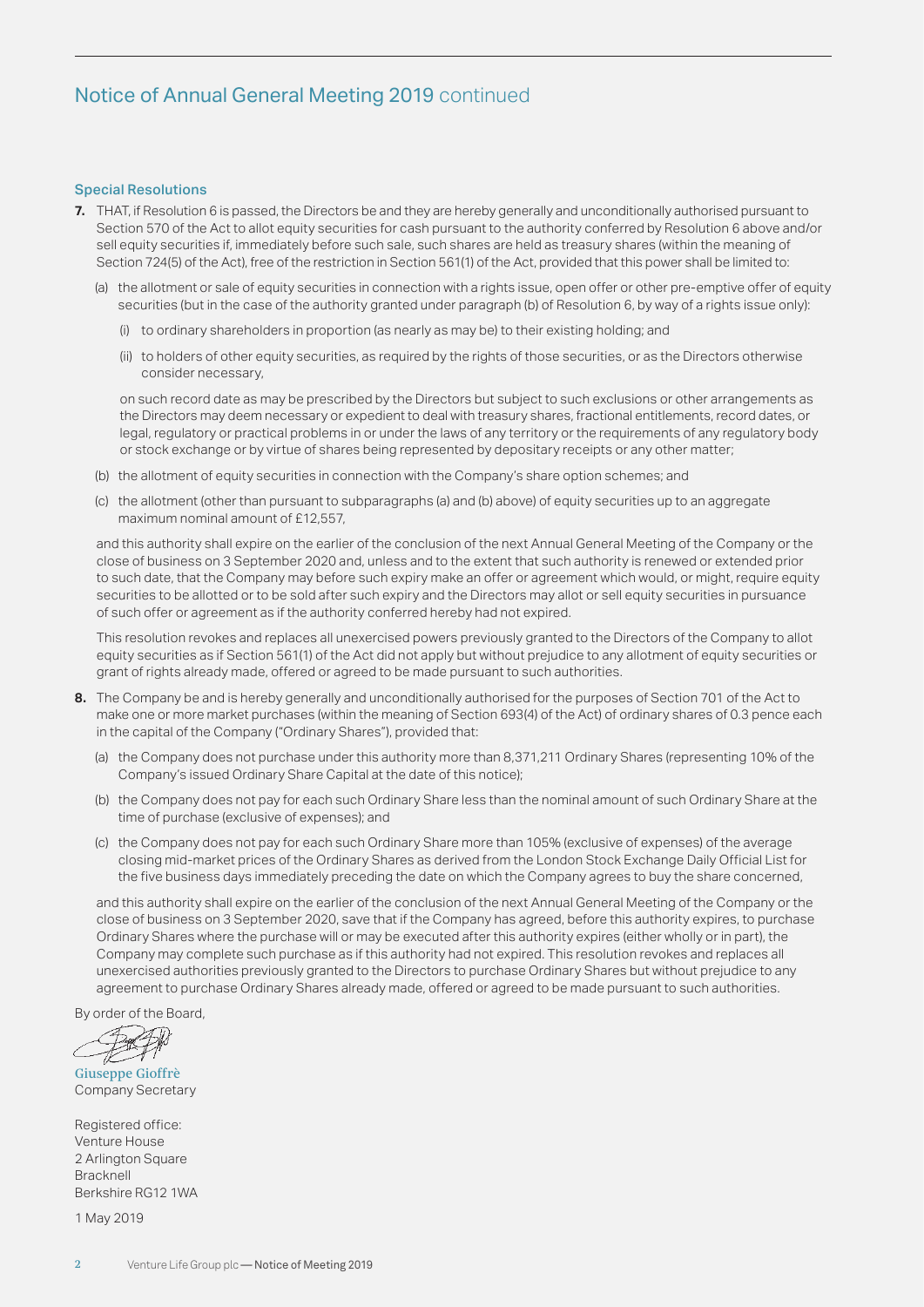- **1.** You are entitled to appoint another person as your proxy to exercise all or any of your rights to attend, speak and vote at the meeting. You may appoint more than one proxy in relation to the meeting, provided that each proxy is appointed to exercise the rights attached to a different share or shares held by you.
- **2.** A proxy need not be a shareholder but must attend the meeting to represent you. If you wish to appoint someone other than the Chairman of the meeting, insert the name of the person you wish to appoint in block capitals in the space provided. Where you appoint someone other than the Chairman, you are responsible for ensuring that they attend the meeting and are aware of your voting intentions. If you wish your proxy to make any comments at the meeting on your behalf, you will need to appoint someone other than the Chairman and give them the relevant instructions directly.
- **3**. To appoint more than one proxy you may photocopy the proxy form. Please enter in the box next to the proxy holder's name the number of shares in relation to which the proxy is authorised to act. If that box is left blank the proxy will be deemed to be authorised in respect of your full voting entitlement. Please also indicate by ticking the box provided if the proxy appointment is one of multiple appointments being given. All forms should be returned together in the same envelope.
- **4.** You can vote either:
	- by logging on to www.signalshares.com and following the instructions; or
	- in the case of CREST members, by utilising the CREST electronic proxy appointment service in accordance with the procedures set out below.

 If you need help with voting online, please contact our Registrar, Link Asset Services, on 0871 664 0391 if calling from the UK, or +44 (0) 371 664 0391 if calling from outside of the UK, or email Link at enquiries@linkgroup.co.uk. Calls cost 12p per minute plus your phone company's access charge. Calls outside the United Kingdom will be charged at the applicable international rate. Lines are open between 09:00 – 17:30, Monday to Friday excluding public holidays in England and Wales. In each case the appointment of a proxy must be received by Link Asset Services, PXS, 34 Beckenham Road, Beckenham, Kent BR3 4TU, not later than 10.30am on 30 May 2019.

- **5.** If the shareholder is a corporation, the proxy form should be executed under its common seal, or signed on its behalf by a duly authorised officer or attorney.
- **6.** In the case of joint holders the signature on the proxy form of any one holder will suffice but where more than one of the joint holders purports to appoint a proxy, only the appointment submitted by the most senior holder will be accepted. Seniority is determined by the order in which the names of the joint holders appear in the Company's register of members in respect of the joint holding, with the first named being the most senior.
- **7.** Any alteration to the proxy form should be initialled.
- **8.** The completion and return of the proxy form will not prevent a shareholder from attending the meeting and voting in person.
- **9.** Addresses (including electronic addresses) in this document are included strictly for the purposes provided and not for any other purposes.
- **10.** Pursuant to Regulation 41 of the Uncertificated Securities Regulations 2001, entitlement to attend and vote at the meeting and the number of votes which may be cast thereat will be determined by reference to the register of members of the Company as at close of business on 30 May 2019 or, if the meeting is adjourned, the register of members at the time which is two working days before the time for holding any adjourned meeting. Changes to entries on the register of members after that time shall be disregarded in determining the rights of any person to attend and vote at the meeting.
- **11.** CREST members who wish to appoint a proxy or proxies through the CREST electronic proxy appointment service may do so for the meeting and any adjournment(s) of the meeting by using the procedures described in the CREST Manual. CREST personal members or other CREST sponsored members, and those CREST members who have appointed a voting service provider(s), should refer to their CREST sponsor or voting service provider(s), who will be able to take the appropriate action on their behalf.